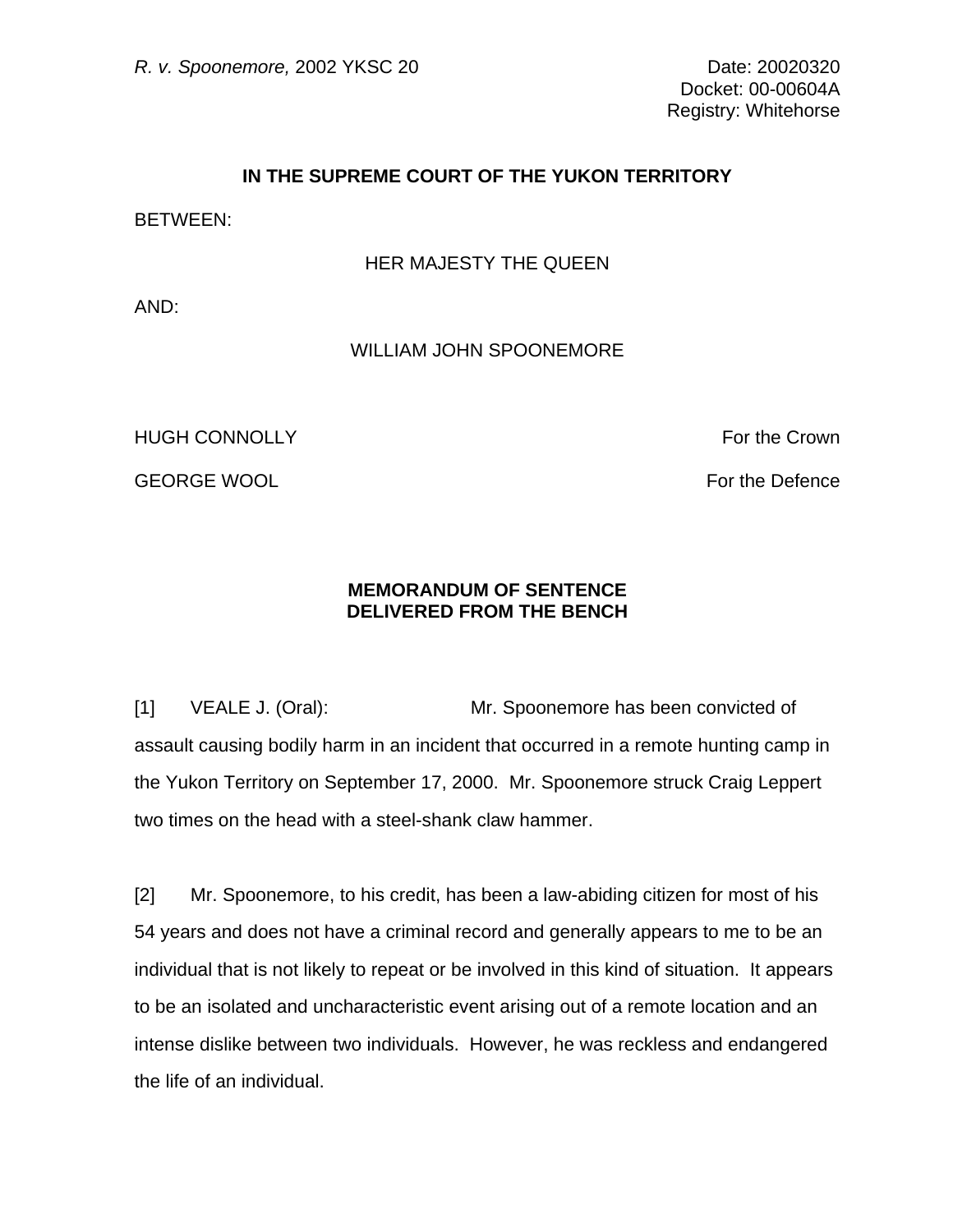[3] The Crown and defence have made a joint submission and I am prepared to agree with that joint submission. There will be a suspended sentence and probation of one year with the probation conditions of keeping the peace and being of good behaviour, reporting by telephone to the R.C.M.P. establishment at Moosomin, Saskatchewan once a month, and to have no contact directly or indirectly with Craig Leppert.

[4] Section 109 requires that there be a mandatory weapons prohibition order and I therefore order that Mr. Spoonemore be prohibited from possessing any firearm, which means any cross-bow, restricted weapon, ammunition and explosive substance during the 10 year period that begins today, and that he be prohibited from possessing any prohibited firearm, restricted firearm, prohibited weapon, prohibited device and prohibited ammunition for life. And I make that order under s. 109(2), which appears to be the appropriate section. Do you agree with that, Mr. Connolly?

| MR. CONNOLLY:<br>[5] | Yes, My Lord. |
|----------------------|---------------|
|----------------------|---------------|

[6] THE COURT: Anything further, counsel? [7] MR. WOOL: Did I miss there, he can make that report by telephone?

[8] THE COURT: You heard that.

[9] MR. WOOL: I heard that.

[10] THE COURT: It is by phone.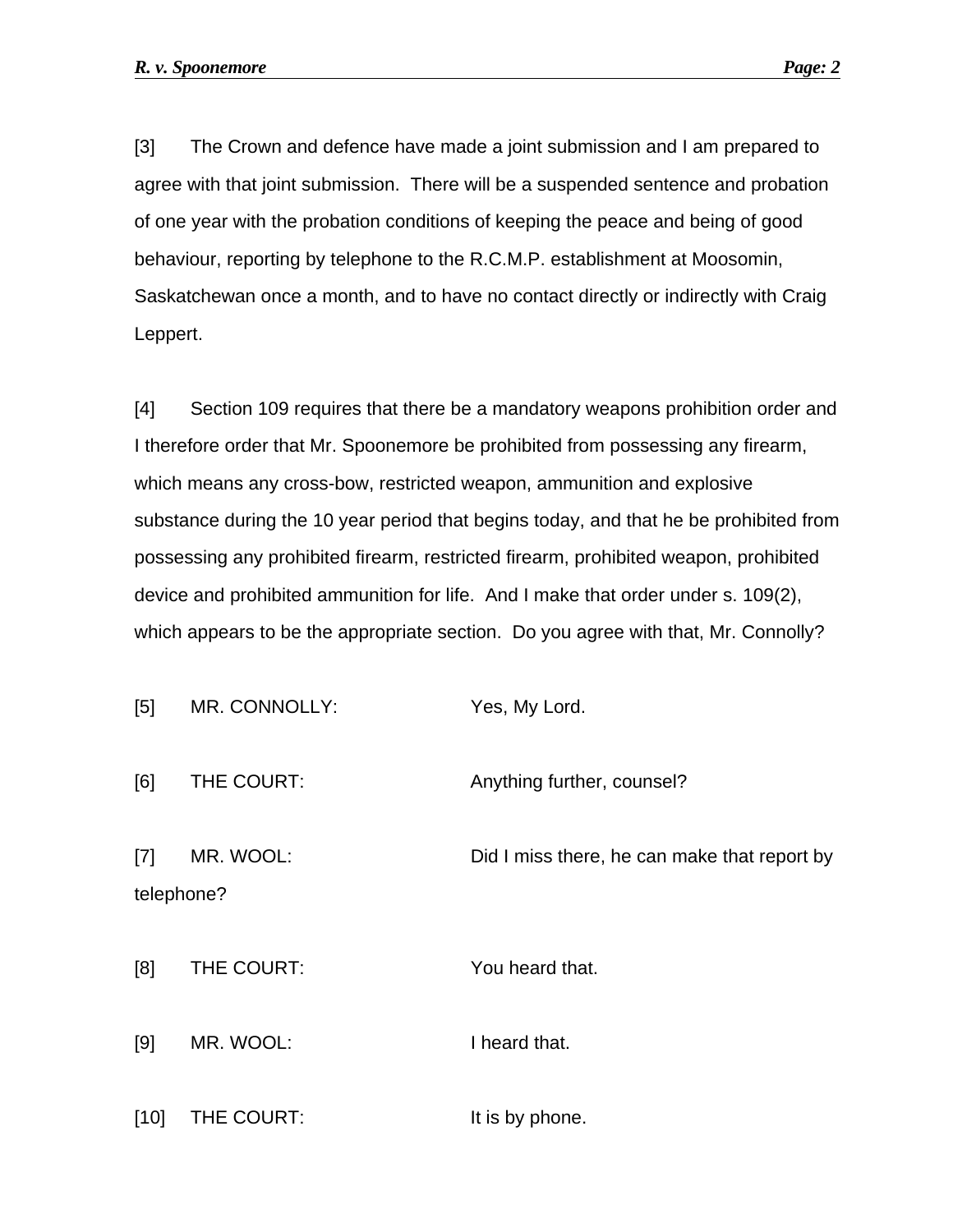[11] MR. WOOL: By phone, thank you. [12] THE CLERK: You wanted to raise the issue of bail? [13] MR. WOOL: Oh, yes, do you want to specify what day of -- the beginning of each month or -- [14] THE COURT: What is convenient in that respect? I suppose the beginning of the month, is that the --

[15] THE ACCUSED: I suppose. I have Saturdays off. I don't know, like --like usually -- like I find the R.C.M.P. station closes around five o'clock and I'm usually working 'til six or seven --

[16] THE COURT: Okay. So you would rather do it on a Saturday?

[17] THE ACCUSED: On a Saturday, one Saturday a month, sometime during --

[18] THE COURT: Okay. Why don't the order then read, Madam Clerk, that it be, that he make that telephone report on any Saturday once a month at Moosomin R.C.M.P. detachment.

[19] MR. CONNOLLY: Could I might suggest, perhaps, the first Saturday of every month, which would perhaps pin him down a bit more to a regular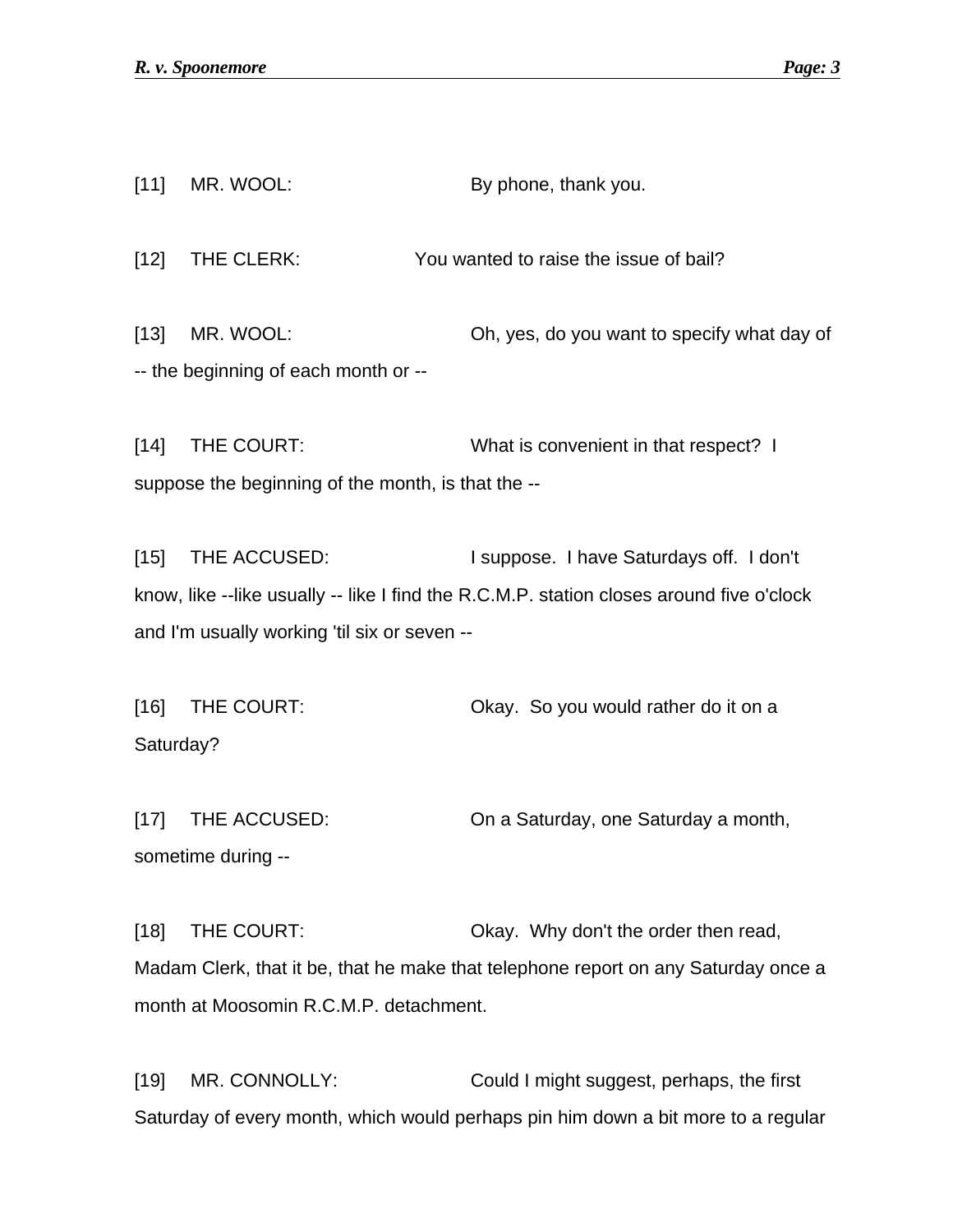reporting.

[20] THE COURT: The only difficult -- I suppose being that I have made it by phone, I do not think that is an unreasonable condition because you can call in from wherever you may be at that time. So I will make it the first Saturday, Madam Clerk.

| $[21]$ | THE CLERK:                                                 | Could you spell the place; where is this place?                                                               |
|--------|------------------------------------------------------------|---------------------------------------------------------------------------------------------------------------|
| $[22]$ | THE ACCUSED:<br>detachment. It's M-O-S -- M-O-O-S-O-M-I-N. | Moosomin, that would be the nearest                                                                           |
| $[23]$ | THE COURT:                                                 | Sounds good to me.                                                                                            |
| $[24]$ | MR. WOOL:                                                  | Saskatchewan's the harder spelling.                                                                           |
| $[25]$ | MR. CONNOLLY:<br>the R.C.M.P. in Moosomin, as well?        | Could a copy of this order be forwarded to                                                                    |
| [26]   | THE COURT:                                                 | Do I have to make that a condition of the<br>order, or are you just asking that I request the clerk to do so? |
| $[27]$ | MR. CONNOLLY:<br>I'm asking that you direct the clerk --   | I don't think you have to make it a condition.                                                                |

[28] THE COURT: Madam Clerk, can you arrange for that?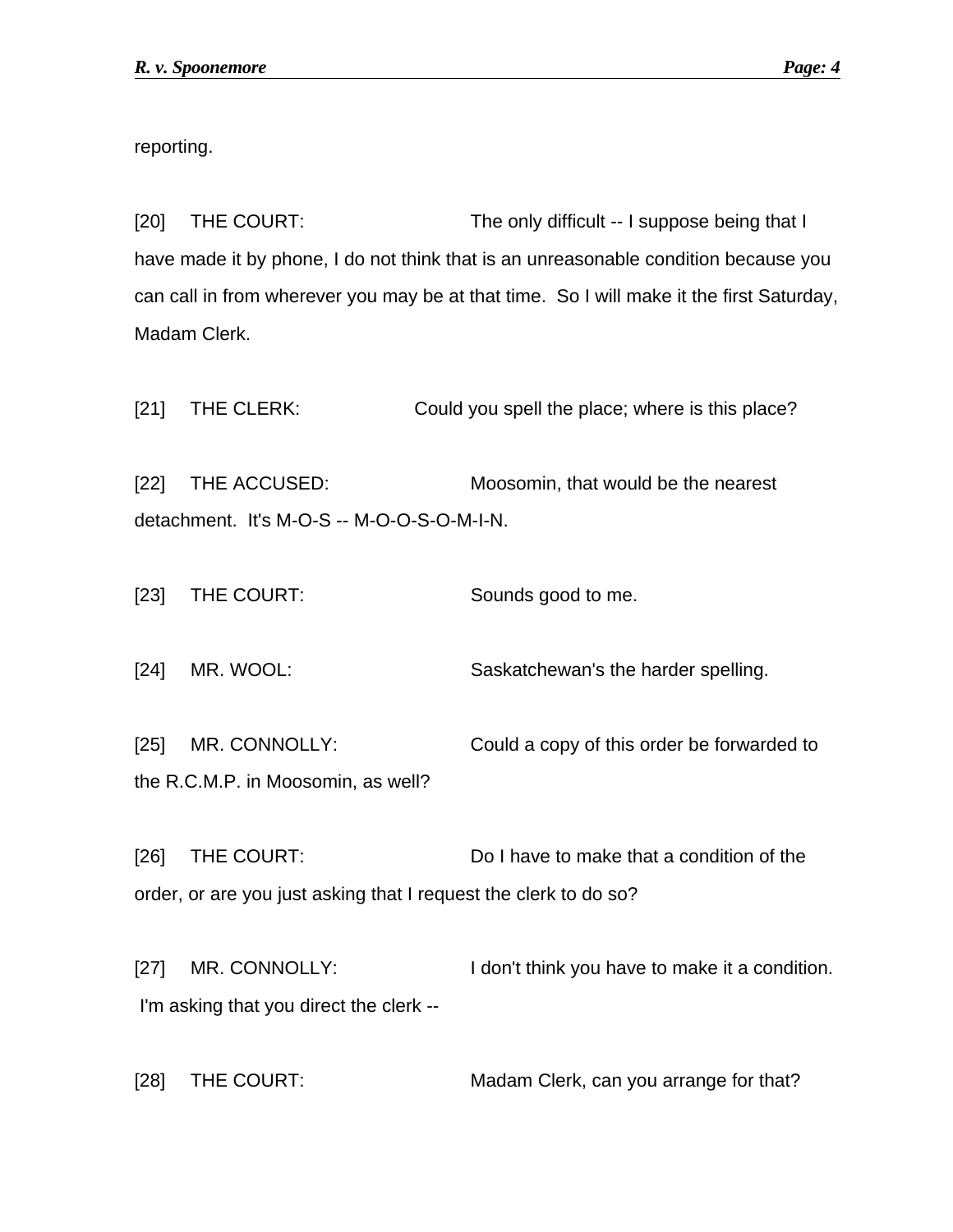| [29]   | THE CLERK:                                                | Yes.                                                                                                                    |
|--------|-----------------------------------------------------------|-------------------------------------------------------------------------------------------------------------------------|
| $[30]$ | THE COURT:                                                | Thank you.                                                                                                              |
| $[31]$ | THE CLERK:                                                | Did you not want to raise the issue of the bail?                                                                        |
| $[32]$ | MR. WOOL:<br>consents to be released to Mr. Spoonemore -- | Oh, the bail. I take it there's \$500 Crown                                                                             |
| $[33]$ | THE COURT:                                                | I order that the \$500 --                                                                                               |
| $[34]$ | MR. CONNOLLY:                                             | Yes, that's correct. I trust the money was<br>forwarded up to here. I would think that he was placed under arrest in -- |
| $[35]$ | THE COURT:                                                | Clinton.                                                                                                                |
|        | [36] MR. CONNOLLY:                                        | -- down south, somewhere down south, and                                                                                |
| $[37]$ | THE COURT:                                                | Madam Clerk can assist with that, but I<br>certainly order that the cash bail of \$500 be returned to Mr. Spoonemore.   |

[38] MR. WOOL: Fine. I'll just file this written consent from the Crown with Madam Clerk.